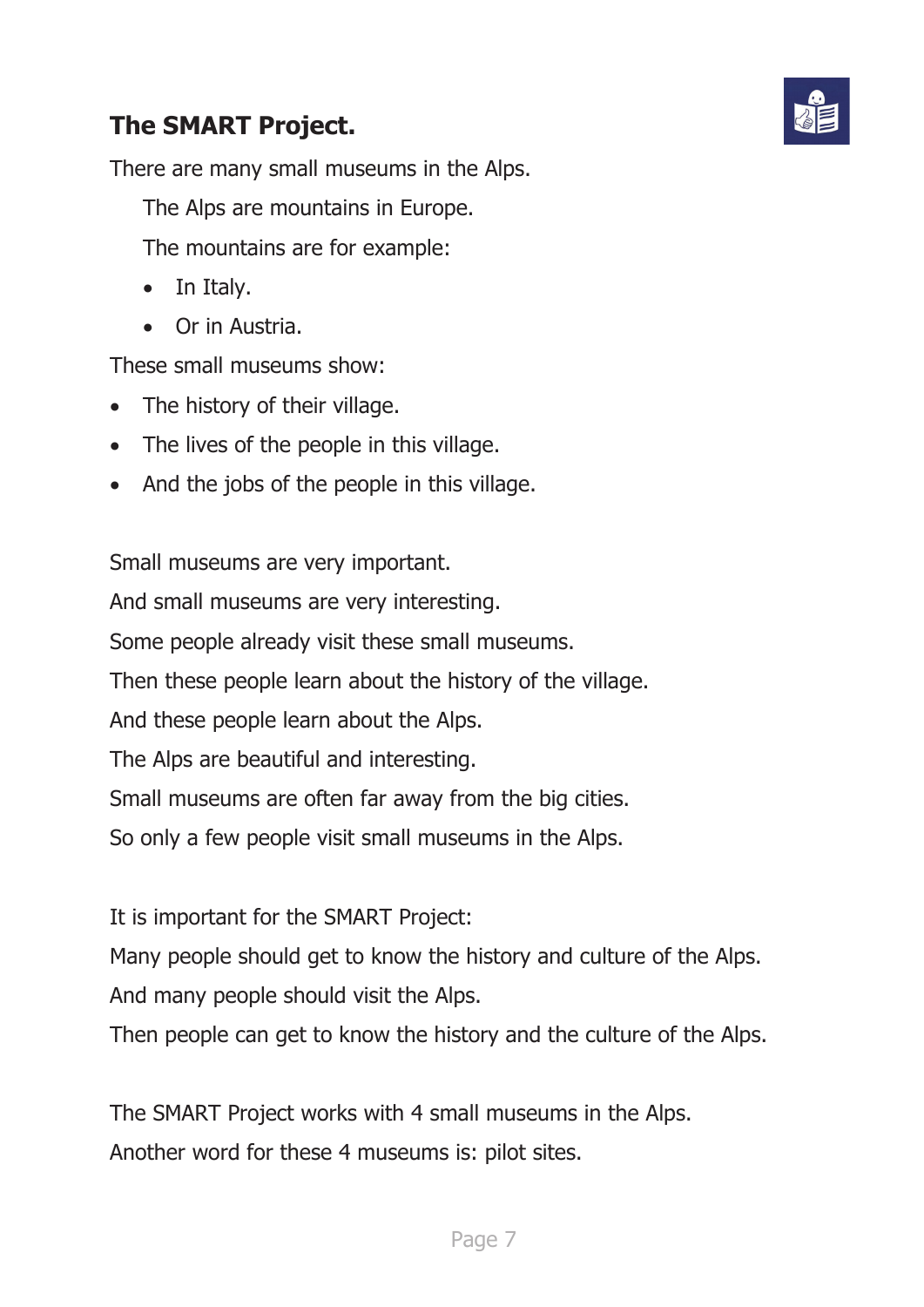Site is another word for: place

Pilot site means:

People test new things at these places.

These museums are:

- The Textile Machinery Museum in Valdagno. This museum is in Veneto. Veneto is a region in Italy.
- The "Ecomuseum Val Resia" in Resia. This museum is in Friuli-Venezia Giulia. Friuli-Venezia Giulia is a region in Italy.
- The museum "Schloss Ratzen" in Saalfelden. Saalfelden is a small city in Austria.
- The Type writer Museum in Parcines. Parcines is in South Tyrol. South Tyrol is a region in Italy.

The SMART Project wants to do a big information campaign.

Information campaign means:

Inform many people about a project.

The SMART Project wants to tell many people about the museums.

And the SMART Project wants to tell:

We do a lot for tourism in the Alps.

Tourism is another word for: travel and holidays.

For example:

The SMART Project does:

• Meetings with tour operators.

Tour operators are people and companies.

Tour operators plan holidays for other people.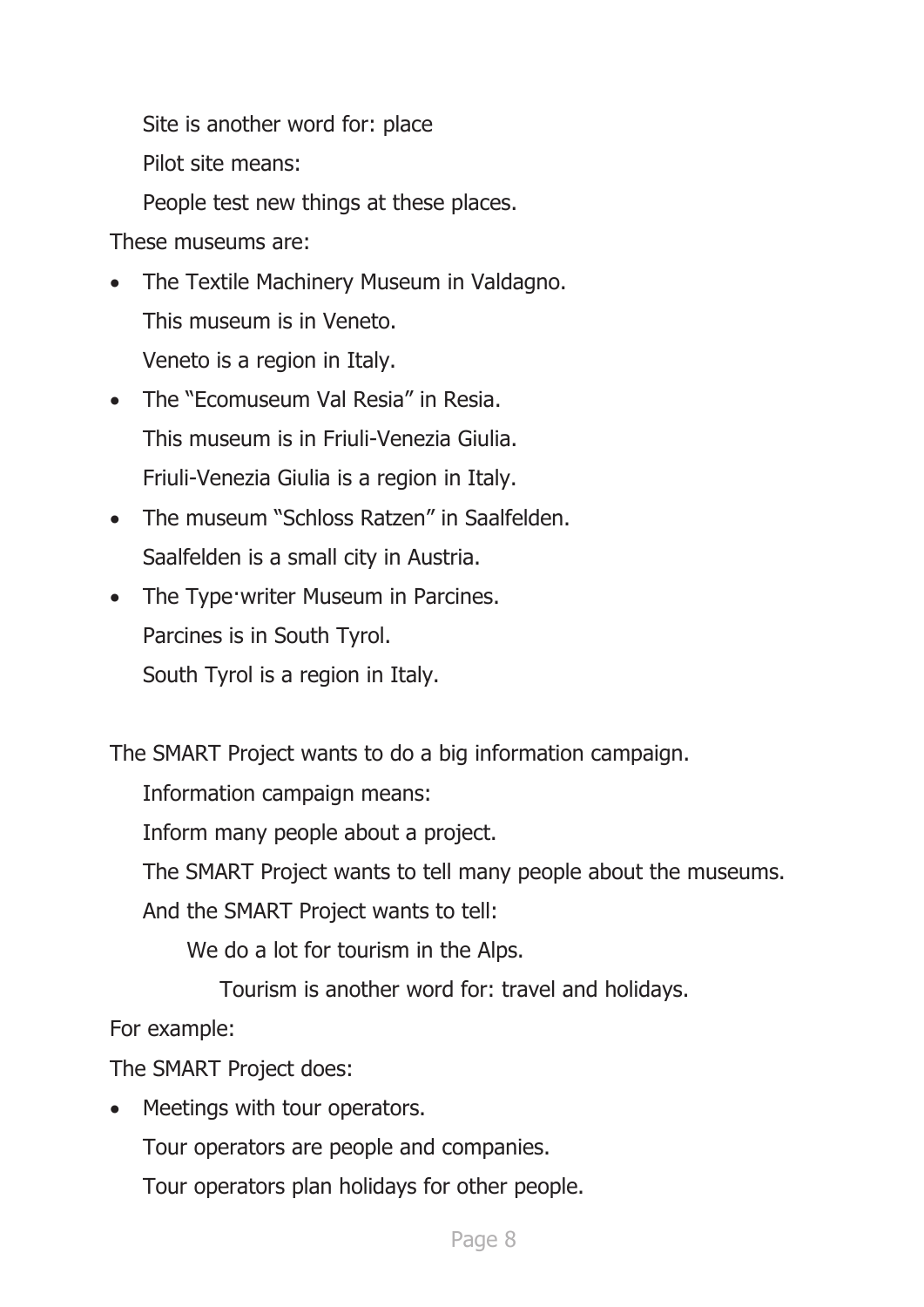- School visits to the small museums in the Alps.
- A public event about the small museums in the Alps.

Public means:

Everyone can come to this event.

And people get information about the small museums.

The information campaign shows people:

This is how we can make offers for visitors accessible.

Accessible offers mean:

These offers are for all visitors.

Also people with disabilities can take part.

For example:

Wheelchair users and people with learning disabilities.

The information campaign also talks about the 4 pilot sites.

Then more people get to know the 4 pilot sites.

And more people visit these 4 pilot sites.

Today there are 4 small museums in the SMART Project.

There are many villages near the pilot sites.

This is why the information campaign is also important for the villagers.

Then the villagers understand:

We live in a very beautiful place.

And our history is important.

And then the villagers take care of their villages.

And the villagers feel more at home.

Then maybe the villagers will also take care of the small museums.

The money for the SMART Project comes from: